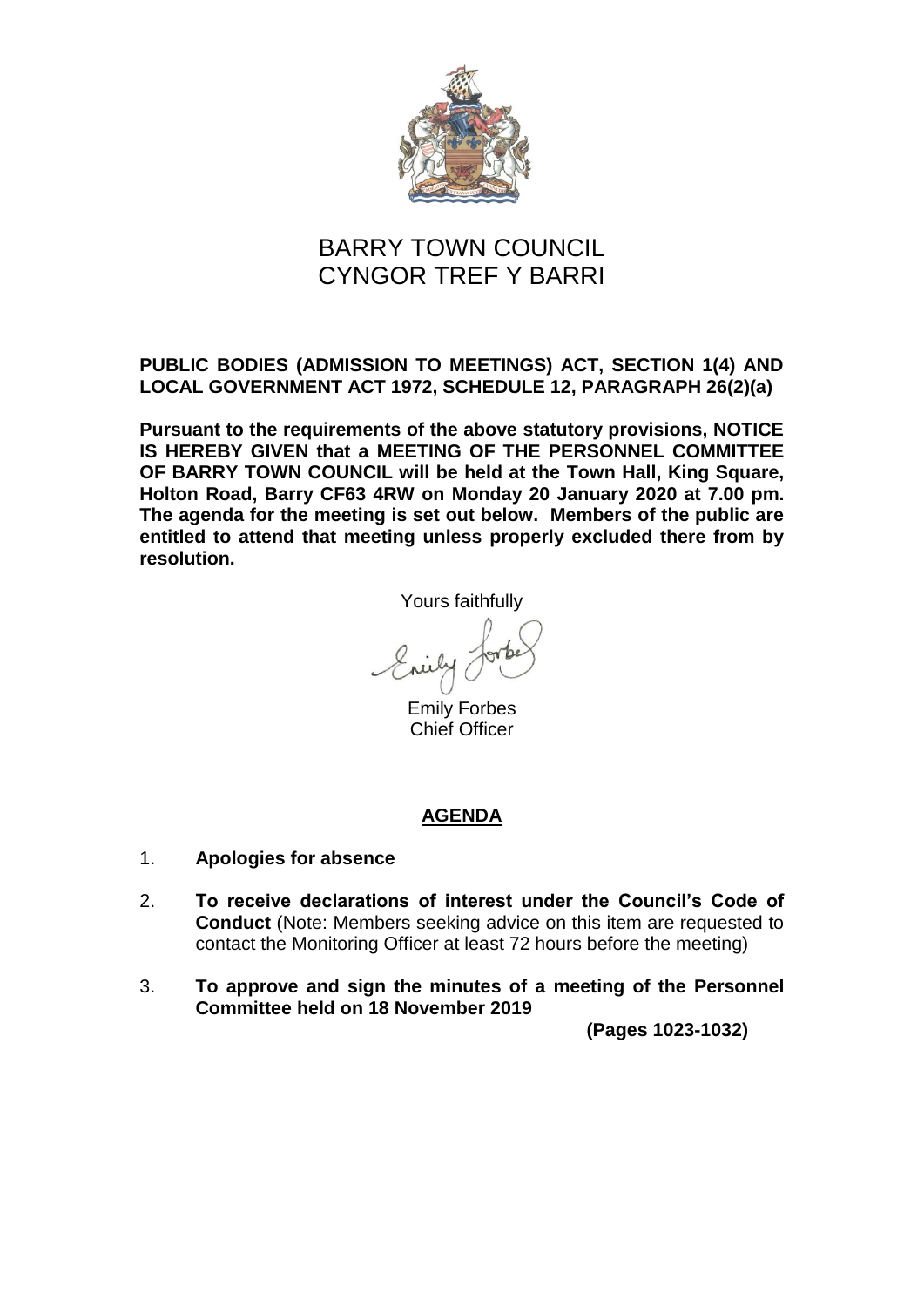## **POLICIES**

- 4. **\*\*New\*\* Pensions and Retirement Policy (To follow)**
- 5. **\*\*New\*\* Maternity, Paternity, Adoption, Shared Parental Leave Policy (Pages 1033-1066)**
- 6. **\*\*New\*\* Flexible Working Policy (Pages 1067-1073)**

### **FINANCIAL REPORTS**

7. **Budget Monitoring Report December 2019**

**(Pages 1074-1075)**

### 8. **Date of Next Meeting**

The next meeting of the Personnel Committee will be held on Monday, 16 March 2020.

### 9. **Exclusion of the Press & Public**

In accordance with section 1(2) of the Public Bodies (Admission to Meetings) Act 1960, in view of the confidential nature of the business about to be transacted, it is advisable in the public interest that the press and public are excluded from the remainder of the meeting.

### **MINOR AUTHORITY REPRESENTATIVES**

10. **MAR Vacancy Gwaun Y Nant (Verbal)**

### **STAFFING**

- 11**. TOIL Update (Pages 1076-1078)**
- 12**. Job Evaluation Outcome Chief Officer (Hard copy posted)**

### **Distribution**

Hard copy Summons and front page Agenda to all Committee members. Email notification of electronic papers to all Barry Town Councillors (22). A full copy of the agenda and papers for this meeting (with the exception of confidential items) will be available at the Town Council Offices and at Barry Library for inspection; electronic copies to Barry & District News and the Glamorgan Gem

**This document is available in large print and other formats upon request/Cewch y ddogfen hon mewn pring bras a ffor matiau eraill drwy holi.**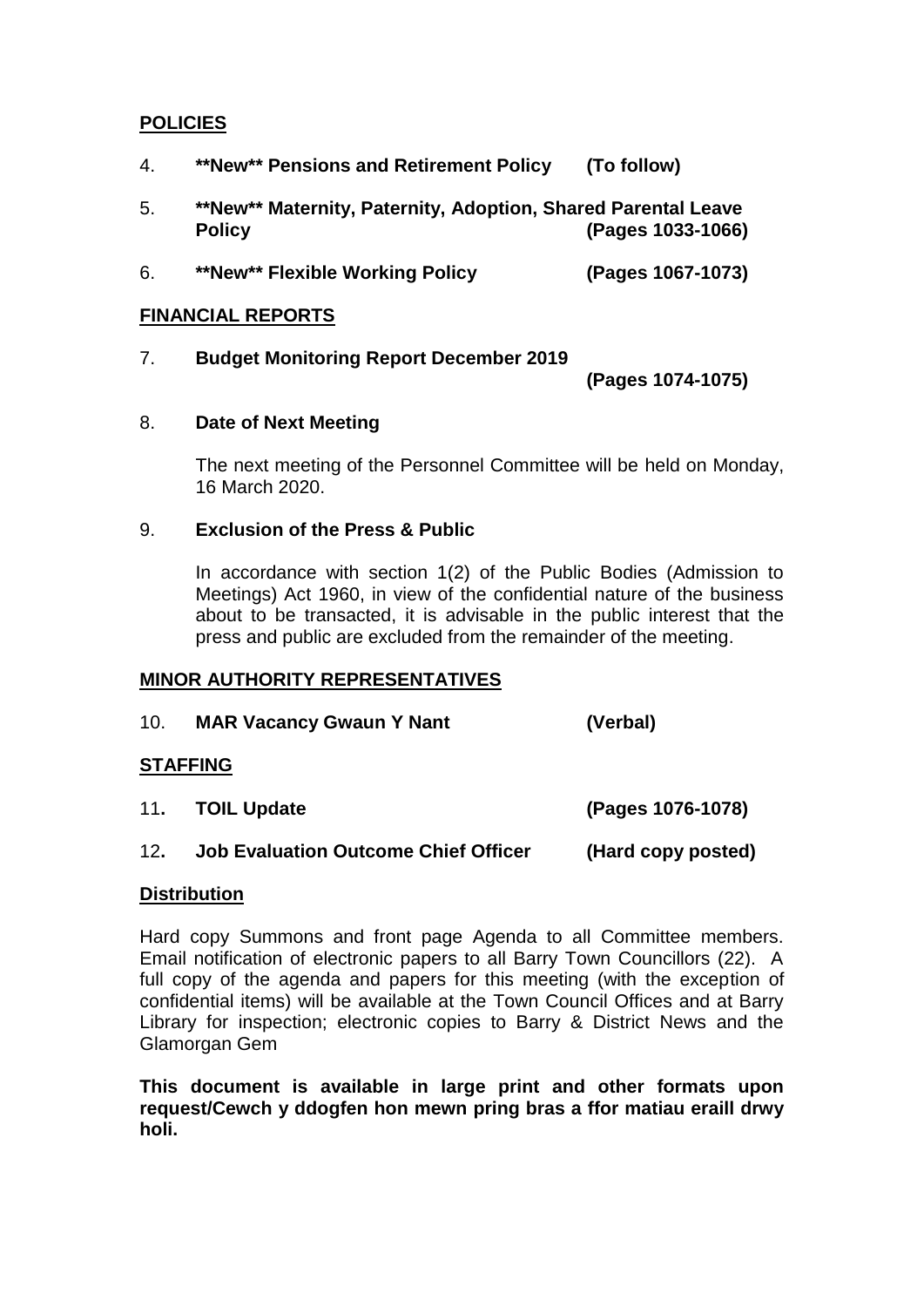

# BARRY TOWN COUNCIL CYNGOR TREF Y BARRI

# **PUBLIC BODIES (ADMISSION TO MEETINGS) ACT, SECTION 1(4) AND LOCAL GOVERNMENT ACT 1972, SCHEDULE 12, PARAGRAPH 26(2)(a)**

**Pursuant to the requirements of the above statutory provisions, NOTICE IS HEREBY GIVEN that a MEETING OF THE PERSONNEL COMMITTEE OF BARRY TOWN COUNCIL will be held at the Council Offices, Town Hall, King Square, Barry, CF63 4RW on Monday 16 March 2020 at 7.00 pm. The agenda for the meeting is set out below. Members of the public are entitled to attend that meeting unless properly excluded there from by resolution.**

Yours faithfully

Emily Forbes Chief Officer

# **AGENDA**

- 1. **Apologies for absence**
- 2. **To receive declarations of interest under the Council's Code of Conduct** (Note: Members seeking advice on this item are requested to contact the Monitoring Officer at least 72 hours before the meeting)
- 3. **To approve and sign the minutes of a meeting of the Personnel Committee held on 20 January 2020**

**(Pages 1079-1084)**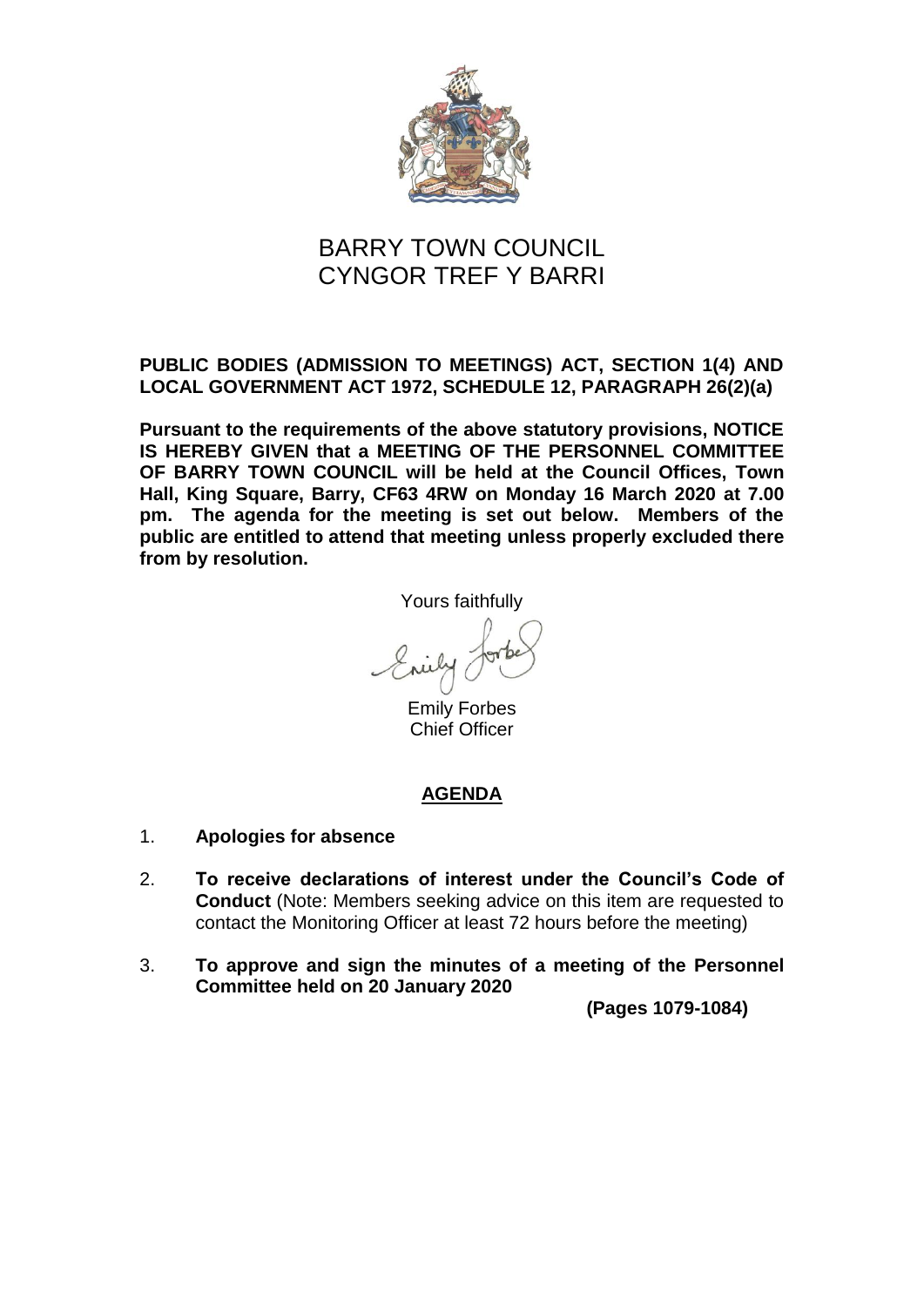# **POLICY / GOVERNANCE**

- 4. **Discussion on the Council's Approach to Coronavirus – Advice for Employers Factsheet, template policies and contingency planning (Pages 1085-1110)**
- 5. **NJC Joint Trade Unions Pay Claim 2020-21 for information** a) NJC Joint Trade Unions Pay Claim 2020-21 b) article from the Clerk magazine highlighting the impact of this on budgets and staff contracts

**(Pages 1111-1140)**

## **FINANCIAL REPORTS**

## 7. **Budget Monitoring Report**

**(Pages 1141-1142)**

### 8. **Date of Next Meeting**

The next meeting of the Personnel Committee will be will be confirmed at the Annual Meeting of Council on 12 May 2020.

### 9. **Exclusion of the Press & Public**

In accordance with section 1(2) of the Public Bodies (Admission to Meetings) Act 1960, in view of the confidential nature of the business about to be transacted, it is advisable in the public interest that the press and public are excluded from the remainder of the meeting.

### **STAFFING**

- 11**. Costs to increase Planning Function as requested by Committee (Page 1143)**
- 12**. Capacity within the Engagement and Events Team (To follow)**
- 13. **Recruitment update (Verbal)**
- 14**. Staff Consultation re: change of hours due to later summer opening of Cemetery (Pages 1144-1147)**

### **Distribution**

Hard copy Summons and front page Agenda to all Committee members. Email notification of electronic papers to all Barry Town Councillors (22). A full copy of the agenda and papers for this meeting (with the exception of confidential items) will be available at the Town Council Offices and at Barry Library for inspection; electronic copies to Barry & District News and the Glamorgan Gem